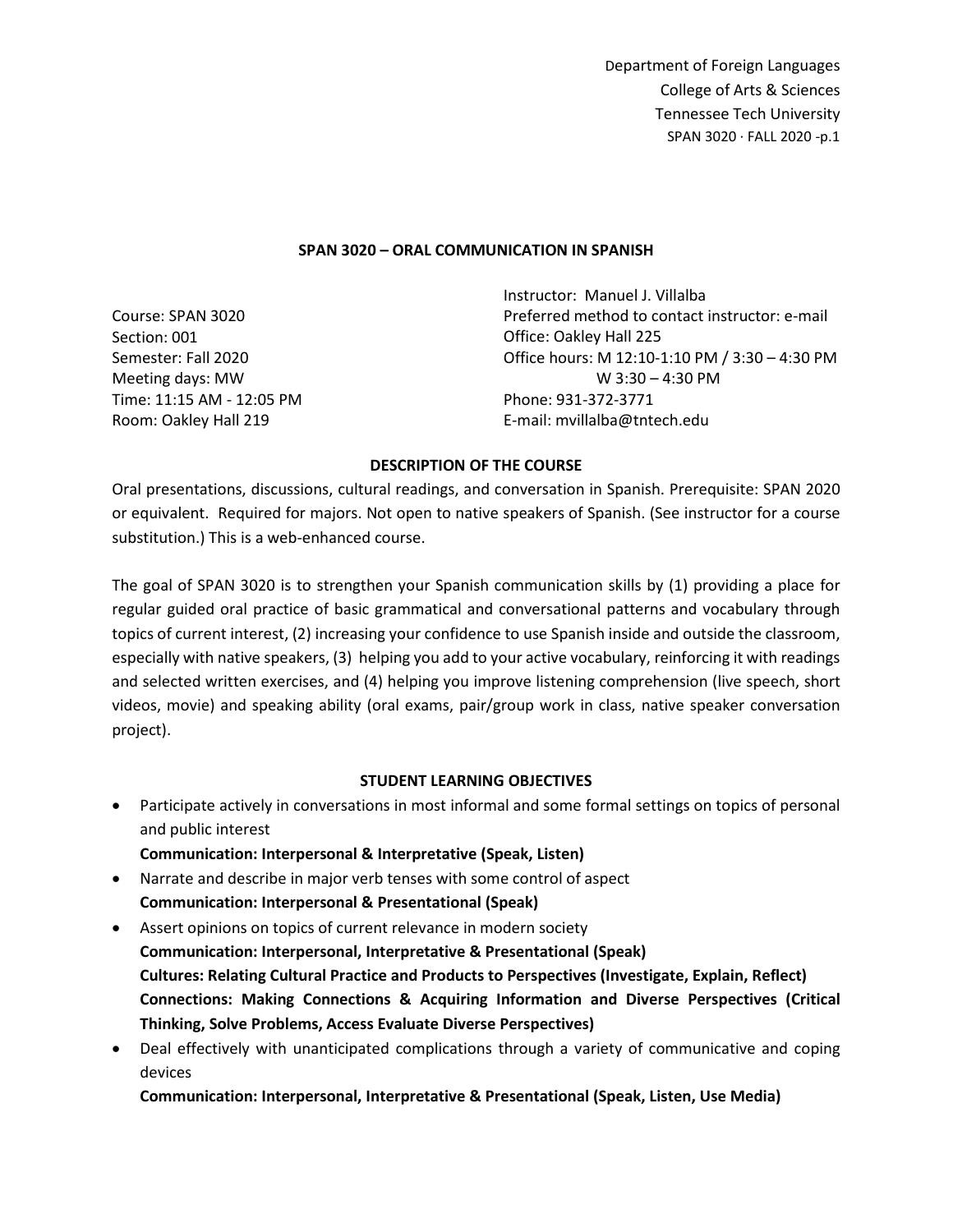- Sustain communication by using, with suitable accuracy and confidence, connected discourse of paragraph length
	- **Communication: Interpersonal, Interpretative & Presentational (Speak, Listen)**
- Demonstrate confidence in initiating and sustaining conversations in Spanish, regardless of the interlocutor's identity

**Communication: Interpersonal, Interpretative & Presentational (Speak) Comparisons: Language Comparisons & Cultural Comparisons (Investigate, Explain, Reflect) Communities: School and Global Communities & Lifelong Learning (Use the Language within and** 

**beyond the Classroom)**

## **METHODOLOGY**

Class time is mainly for directed oral practice; students must prepare thoroughly outside class by reading assigned pages from the book, looking up unfamiliar words, marking passages that present difficulties (in order to ask the instructor for clarification), becoming familiar with the new vocabulary, and engaging classmates and others in conversations in Spanish outside of class. By doing this students prepare themselves to use their new vocabulary appropriately during oral work in class. The instructor will assess preparation and participation with oral exams, quizzes, and written exercises.

Classes will be conducted entirely in the target language, Spanish, and although sometimes it may be frustrating, the more you are exposed to the target language, the more you will understand it. Remember that it is assumed that you will not understand or be able to respond to everything that the instructor says. You must be patient with yourself and try to capture as much as possible and communicate as much as possible. This is a Spanish language course. The professor and the students will speak only Spanish in class.

## **MATERIALS**

## **Required text and materials**

- *Revista: Conversación sin barreras.* (5th Ed.) José A. Blanco. (Vista Higher Learning, 2018).
- Textbook website: revista.vhlcentral.com (password comes with purchase of textbook or can be bought separately). If you buy the text USED, your passcodes for textbook website are sold separately in the bookstore. You may also purchase the passcodes online by going to http://vistahigherlearning.com/store/tntech.htm/.
- **TalkAbroad**: All students will need to open an account on this conversation platform: https://talkabroad.com.

## **Recommended texts**

- *The Oxford Spanish Dictionary (Spanish-English/English Spanish)*, eds. Beatriz Galimberti Jarman Roy Russell. Oxford: Oxford University Press, 2008.
- *WordReference.com (English-Spanish Dictionary)* On-line source: http://www.wordreference.com/es/translation.asp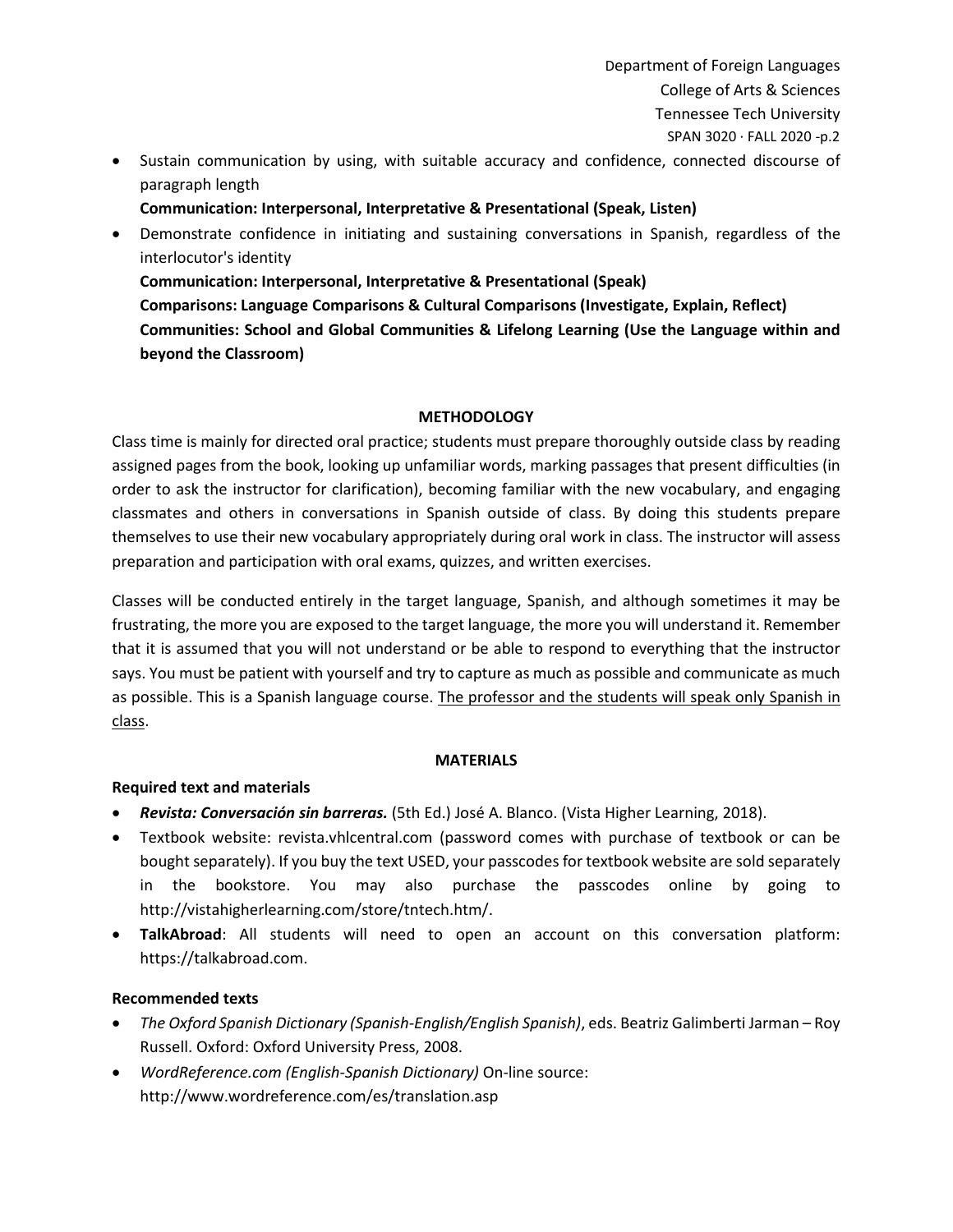#### **iLearn**

Our section has a shell on iLearn that will be updated regularly with announcements, handouts for students to print out and other useful information. Students will be responsible for checking this site at least once in between class sessions.

#### **COURSE REQUIREMENTS**

### **Oral Exams (40%) [20% + 20%]**

In pairs, students will complete two 15 minutes conversations about topics covered in class. Each conversation must be entirely in Spanish and turned in as indicated in the syllabus. More details about this exam will be given in class.

#### **Conversation with Spanish Speaker (15%) [Recorded conversation 10%, Transcription 5%]**

Each student will be required to record a 30 minute **conversation with a native Spanish speaker**, in Spanish, using previously prepared questions relative to a topic discussed in class or one of the student's choice to be cleared with the instructor beforehand. Students must turn in the audio-recorded conversation in a CD or an USB flash drive. Any unintelligible recordings will receive a '0' so please be sure to check the recording level on your recorder early in the conversation. You will be responsible for finding a native speaker, preferably monolingual, with whom to converse. The instructor will provide some resources for finding native Spanish speakers within the university community if you can't find a conversation partner on your own. Your performance in engaging the person in conversation, asking appropriate questions, understanding their speech, and using appropriate grammar and vocabulary will be assessed. A detailed grading rubric will be handed out later in the semester. **THIS IS A CONVERSATION NOT AN INTERVIEW** so although you will have prepared questions beforehand to guide the conversation, you need to do more than just ask questions. You need to participate and be prepared to answer your own questions and contribute significantly to the conversation.

Attached to the conversation recording, each student must submit the beginning of the conversation transcribed (from oral Spanish to written Spanish). The **transcription** will be a minimum of three pages (double space). This document must present the first part of the conversation transcribed "word by word". Omitting or rephrasing the original conversation will result in a lower grade. The transcription must be presented in double space and follow the rules of the MLA style.

#### *TalkAbroad* **Conversations (10%)**

During the semester, as indicated in the course calendar, each student will need to have 6 conversations with 6 different native speakers. Each conversation must be 30 minutes minimum and must be recorded in video and submitted to the instructor for evaluation. It is the responsibility of the student to record the video and to submit it on time. The students can find further information in the TalkAbroad Student Instruction Manual.

*TalkAbroad* completes a thorough screening of the native speakers that work for them, but, for safety purposes, you are required to follow these policies: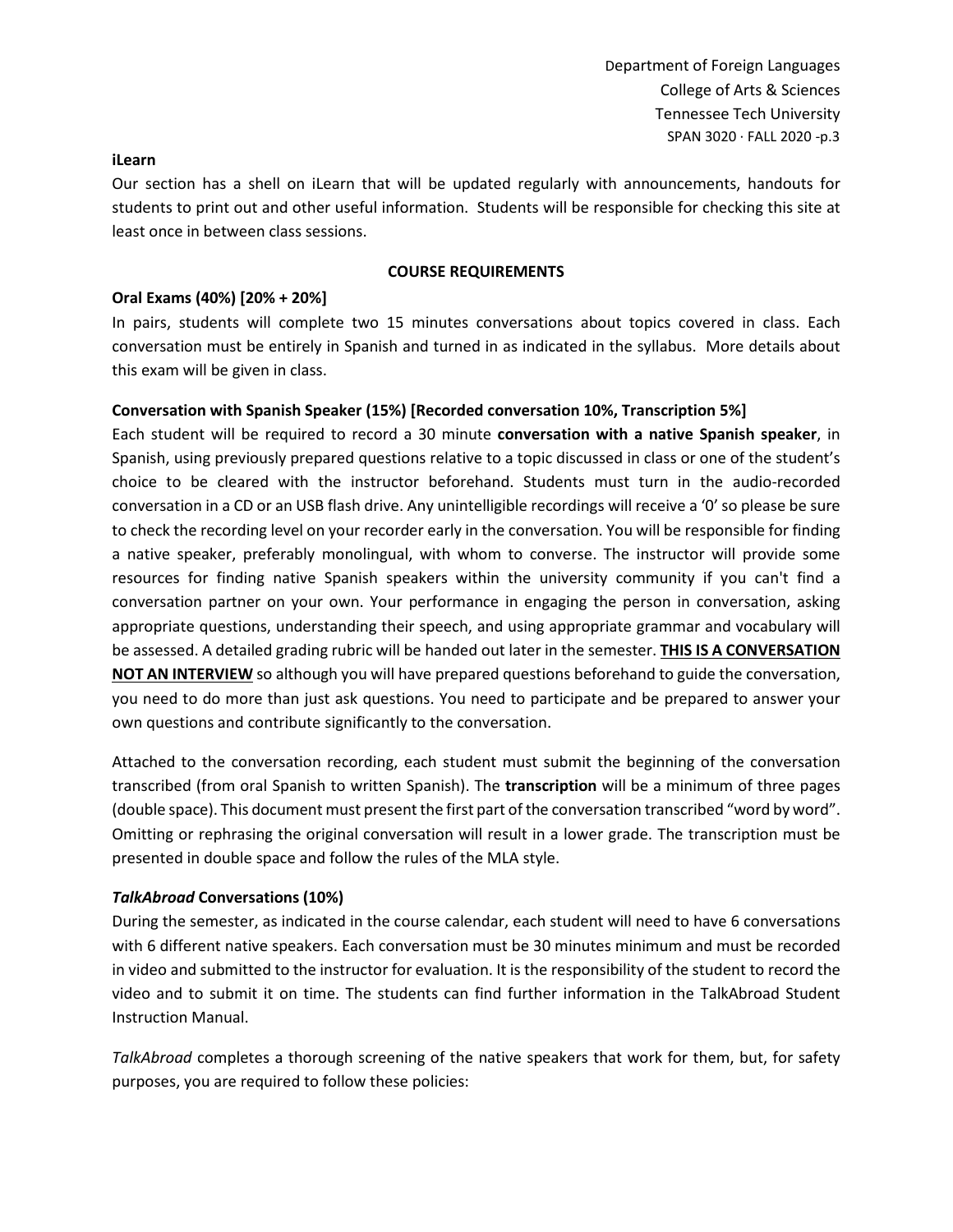- 1. If your assigned partner makes you feel uncomfortable in any sense, please stop the communication and report it to your instructor as soon as possible.
- 2. No exchange of money or goods with your partners is allowed.
- 3. Under no circumstance should you send any personal information to your partners: address, bank account number, credit card number, day of birth, email address, passwords of any kind, phone number, social network nickname, social security number, etc.

## **Presentation (5%)**

Each student will be required to teach the rest of the class how to do something, whether it be how to dance, how to make Valentine cards, how to improve their sleep, how to make a certain type of food, how to make a wallet out of duck tape, etc. This topic needs to be an interesting and engaging one cleared by the instructor before the day of the presentation. Each student will have approximately **15 minutes (20 minutes max.)** including a couple minutes for questions from classmates at the end. Visual aids may be and should be used as long as there is no text on them to read from and only 1 3"X5" note card per presenter with bulleted points may be used to help keep presenters on track and to avoid memorization. **No direct reading** from the note card is allowed and if it takes place will result in a drastic reduction of the grade.

## **Friday conversations (10%)**

Every Friday, students will submit a 15 minute recorded conversation developing a situation proposed by the instructor. Each conversation must be conducted entirely in Spanish.

## **Homework (15%)**

Homework assignments or web-based assignments are to be ready **BEFORE** class. You need to have homework or any other written or web-based work ready to be turned in at the beginning of the class period. DO NOT work on or finish homework during class. Your instructor will advise you regarding exactly what to turn in for homework on a daily or weekly basis as the semester progresses as well as other written work he/she deems necessary to help supplement oral work.

## **Participation (5%)**

Active, scholarly participation is mandatory in this class. All students are expected to participate in every class meeting by responding to questions from the instructor and fellow students as well as by commenting on the readings and assignments due in each particular session. No outstanding grade can be obtained in this class without constant, proactive, responsible, and scholarly participation. Points will be taken off the students' participation grades each time that the instructor notices a lack of preparation in the student or when s/he should fail to bring to class the materials required. **This is a conversation course, and if you are not willing to talk in Spanish in this class, you are in the wrong course.**

Two participation grades will be given to students during the semester. These grades evaluate how well students come to class prepared to engage in class and group discussion, as well as activities.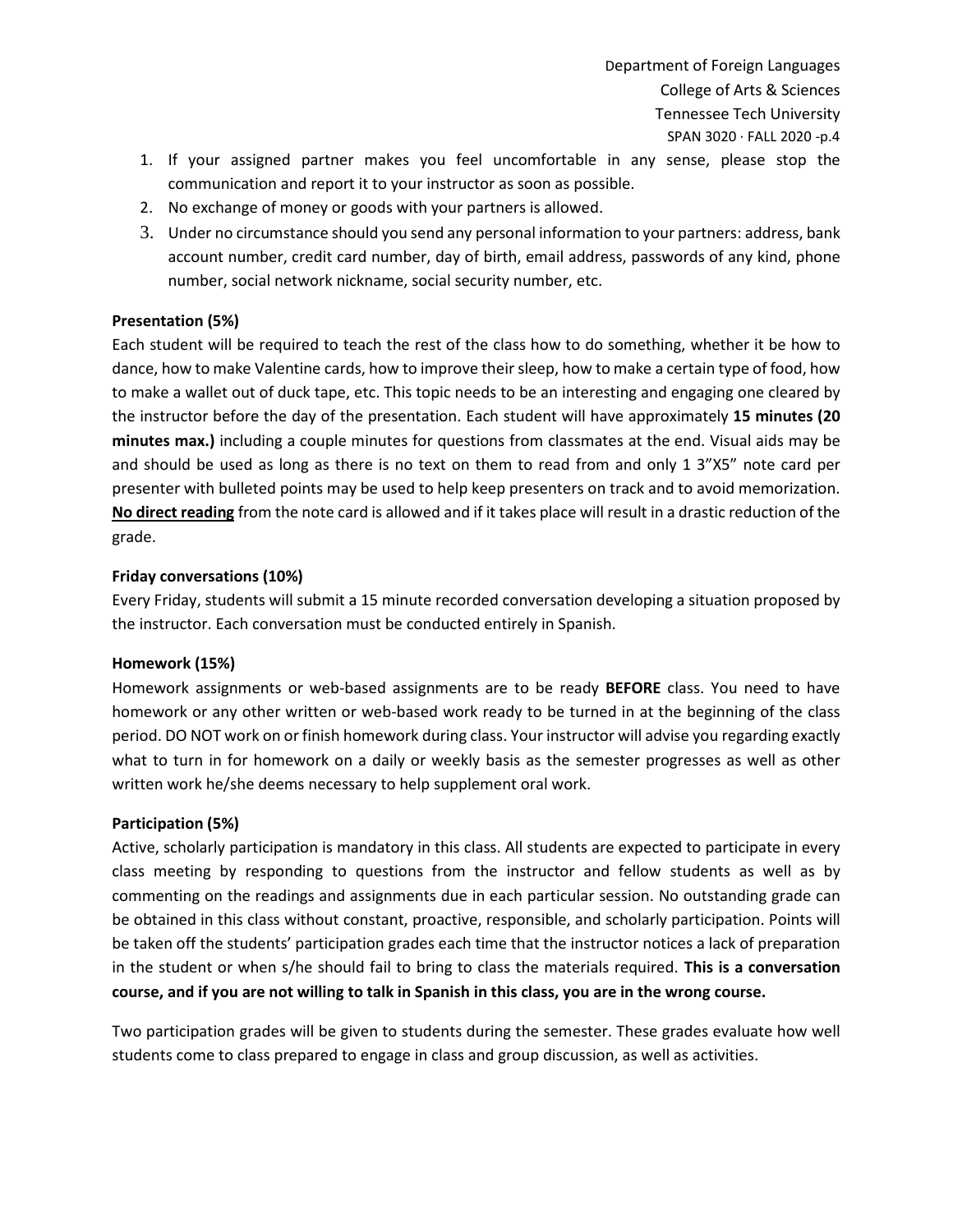### **Attendance**

Due to the special circumstances posed by the COVID-19 pandemics, **attendance in this class is not mandatory**.

#### **FINAL GRADE**

- Mid-term Oral Exam: 20%
- Final Oral Exam: 20%
- Conversation with Spanish Speaker: 15%
- *TalkAbroad* Conversations: 10%
- Presentation: 5%
- Friday´s Conversation: 10%
- Homework/Written Work: 15%
- Class Participation: 5%
	- **§ Grade scale: A = 90‐100; B = 80‐89; C = 70‐79; D = 60‐69; F = 0‐59.**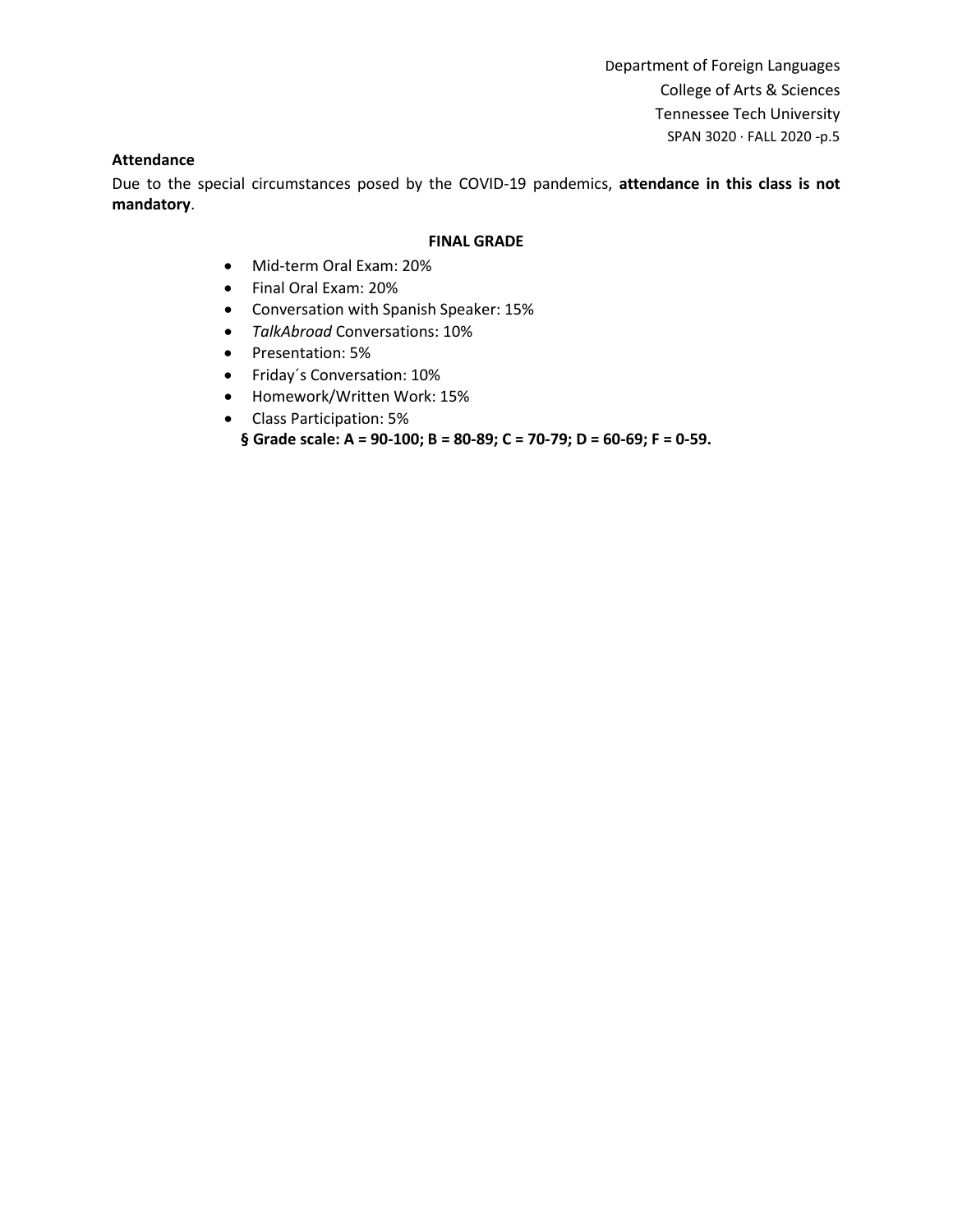# **CALENDAR**

| Fecha                                     | Tema(s) a discutir en clase                                                                                                                                          | <b>Tarea</b><br>para la próxima clase                                            |
|-------------------------------------------|----------------------------------------------------------------------------------------------------------------------------------------------------------------------|----------------------------------------------------------------------------------|
| Clase 1:<br>Lunes,<br>24 de agosto        | Presentación del instructor<br>e introducción al curso                                                                                                               |                                                                                  |
| Clase 2:<br>Miércoles,<br>26 de agosto    | Lección 1 - ¿Realidad o fantasía?<br>Cortometraje: "Viaje a Marte," Revista: pp. 4-9                                                                                 |                                                                                  |
| Viernes,<br>28 de agosto                  | Conversación 1 – Viaje a Marte                                                                                                                                       |                                                                                  |
| Clase 3:<br>Lunes,<br>31 de agosto        | Estructuras, Revista: pp. 11-13<br>Ensayo: "Celebración de la fantasía,"<br>Revista: pp. 14-17                                                                       |                                                                                  |
| Clase 4:<br>Miércoles,<br>2 de septiembre | Cuento: "El otro círculo," Revista: pp. 18-24<br>Experiencias: "Los suyos," Revista: pp. 25-29<br>TalkAbroad - Conversación 1                                        | Composición 1<br>¿(Para) normal y<br>(sobre)natural?<br>300 palabras - Supersite |
| Viernes,<br>4 de septiembre               | Conversación 2 – Discusión en el Taxi                                                                                                                                | Tertulia 1<br>Creadores de realidad<br>200 palabras - Supersite                  |
| Lunes,<br>7 de septiembre                 | <b>Labor Day Holiday</b>                                                                                                                                             |                                                                                  |
| Clase 5:<br>Miércoles,<br>9 de septiembre | Tira cómica: "Viaje espacial," Revista: pp.30-31<br>Composición: "¿Para-normal y," Revista: p.32<br>Debate: "Creadores de realidad," Revista: p.33<br>Presentación 1 |                                                                                  |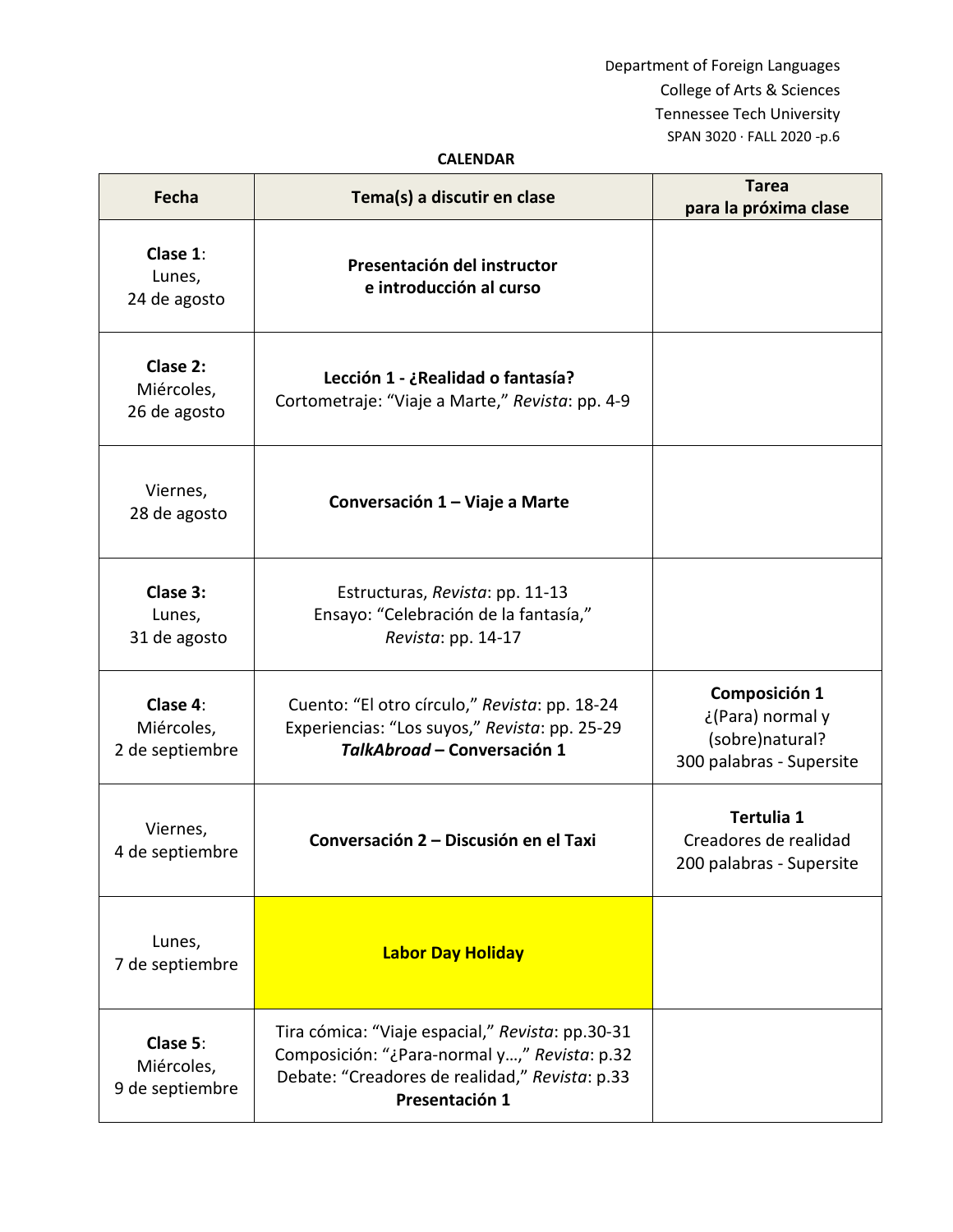| Fecha                                      | Tema(s) a discutir en clase                                                                                                                       | <b>Tarea</b><br>para la próxima clase                                     |
|--------------------------------------------|---------------------------------------------------------------------------------------------------------------------------------------------------|---------------------------------------------------------------------------|
| Viernes,<br>11 de septiembre               | Conversación 3 - Mi mascota                                                                                                                       |                                                                           |
| Clase 6:<br>Lunes,<br>14 de septiembre     | Lección 2 - Una cuestión de personalidad<br>Cortometraje: "Diez minutos," Revista: pp. 36-41<br>Estructuras, Revista: pp. 42-45<br>Presentación 2 |                                                                           |
| Clase 7:<br>Miércoles,<br>16 de septiembre | Artículo: "Las cuatro fórmulas,"<br>Revista: pp. 46-50<br>Cuento: "Micro-cuentos," Revista: pp. 51-54<br>TalkAbroad - Conversación 2              |                                                                           |
| Viernes,<br>18 de septiembre               | Conversación 4 – El compañero de cuarto                                                                                                           |                                                                           |
| Clase 8:<br>Lunes,<br>21 de septiembre     | Poema: "La intrusa Revista: pp. 55-59<br>Tira cómica: "Yo le diría," Revista: pp.60-61<br>Presentación 3                                          | <b>Composición 2</b><br>¿Crees en los astros?<br>300 palabras - Supersite |
| Clase 9:<br>Miércoles,<br>23 de septiembre | Composición: "¿Crees en?, Revista: p.62<br>Debate: "¿Innato o adquirido?," Revista: p.63                                                          | <b>Tertulia 2</b><br>¿Innato o adquirido?<br>200 palabras - Supersite     |
| Viernes,<br>25 de septiembre               | Conversación 5 – El padre realista                                                                                                                |                                                                           |
| Clase 10:<br>Lunes,<br>28 de septiembre    | Lección 3 - La influencia de los medios<br>Cortometraje: "Namala,"<br>Revista: pp. 66-71<br>Estructuras, Revista: pp. 72-75<br>Presentación 4     |                                                                           |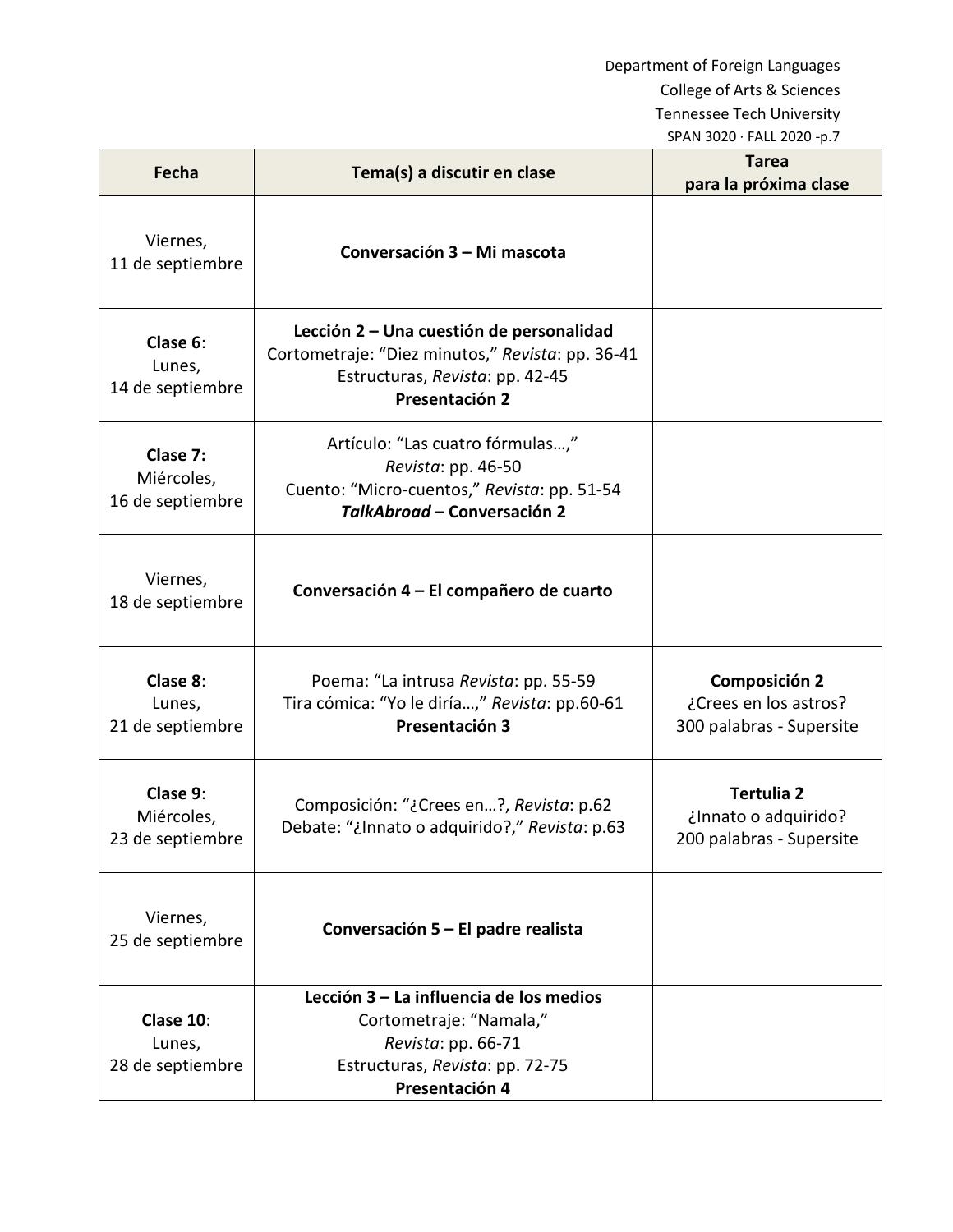| Fecha                                       | Tema(s) a discutir en clase                                                                                                                | <b>Tarea</b><br>para la próxima clase                                   |
|---------------------------------------------|--------------------------------------------------------------------------------------------------------------------------------------------|-------------------------------------------------------------------------|
| Clase 11:<br>Miércoles,<br>30 de septiembre | Entrevista: "Tengo un carácter fuerte,"<br>Revista: pp. 76-80<br>Opinión: "Cara y cruz," Revista: pp. 81-85<br>TalkAbroad - Conversación 3 |                                                                         |
| Viernes,<br>2 de octubre                    | Conversación 6 – Problemas de comunicación                                                                                                 |                                                                         |
| Clase 12:<br>Lunes,<br>5 de octubre         | Cuento: "¿Me agregás," Revista: pp. 86-91<br>Tira cómica: "La lectura,," Revista: pp.92-93<br>Presentación 5                               |                                                                         |
| Clase 13:<br>Miércoles,<br>7 de octubre     | Práctica para el examen oral                                                                                                               |                                                                         |
| Viernes,<br>9 de octubre                    | <b>Examen oral</b>                                                                                                                         | Participación 1                                                         |
| Lunes,<br>12 de octubre                     | <b>Fall Break - Academic Holiday</b>                                                                                                       |                                                                         |
| Clase 14:<br>Miércoles,<br>14 de octubre    | Composición: "Crítica de cine," Revista: p.94                                                                                              |                                                                         |
| Viernes,<br>16 de octubre                   | Conversación 7 – Serpientes y barro                                                                                                        | <b>Composición 3</b><br>Una crítica de cine<br>300 palabras - Supersite |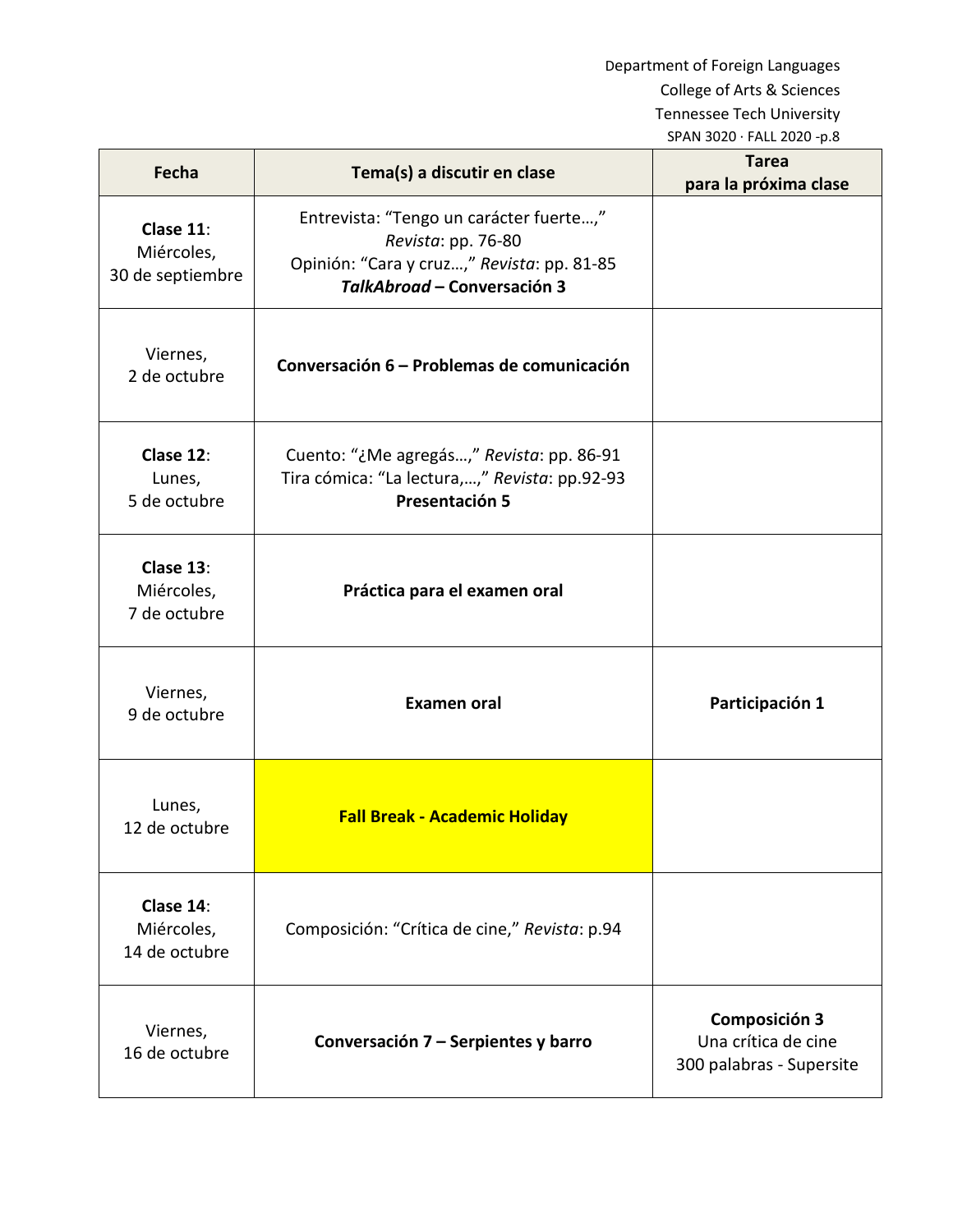| <b>Fecha</b>                              | Tema(s) a discutir en clase                                                                                                                                  | <b>Tarea</b><br>para la próxima clase                                       |
|-------------------------------------------|--------------------------------------------------------------------------------------------------------------------------------------------------------------|-----------------------------------------------------------------------------|
| Clase 15:<br>Lunes,<br>19 de octubre      | Debate: "La telebasura a debate." Revista: p.95<br>Presentación 6                                                                                            | Tertulia 3<br>La telebasura a debate<br>200 palabras - Supersite            |
| Clase 16:<br>Miércoles,<br>21 de octubre  | Lección 4 - Las garras del poder<br>Cortometraje: "¿Quién es,"<br>Revista: pp. 98-103<br>TalkAbroad - Conversación 4                                         |                                                                             |
| Viernes,<br>23 de octubre                 | Conversación 8 – Los opuestos de la conciencia                                                                                                               |                                                                             |
| Clase 17:<br>Lunes,<br>26 de octubre      | Estructuras, Revista: pp. 104-107<br>Opinión: "La tortilla," Revista: pp. 108-111<br>Presentación 7                                                          |                                                                             |
| Clase 18:<br>Miércoles,<br>28 de octubre  | Experiencias: "Carta abierta,"<br>Revista: pp. 112-116<br>Poema: "Oda a," Revista: pp. 117-121                                                               |                                                                             |
| Viernes,<br>30 de octubre                 | Conversación 9 - La herencia                                                                                                                                 | <b>Composición 4</b><br>Una carta al presidente<br>300 palabras - Supersite |
| Clase 19:<br>Lunes,<br>2 de noviembre     | Tira cómica: "Inseguridad de,"<br>Revista: pp.122-123<br>Composición: "Carta al," Revista: p.124<br>Debate: "Las empresas," Revista: p.125<br>Presentación 8 | Tertulia 4<br>Las empresas<br>multinacionales<br>200 palabras - Supersite   |
| Clase 20:<br>Miércoles,<br>4 de noviembre | Lección 5 – Misterios del amor<br>Cortometraje: "Porsiemprejamón,"<br>Revista: pp. 128-133<br>TalkAbroad - Conversación 5                                    |                                                                             |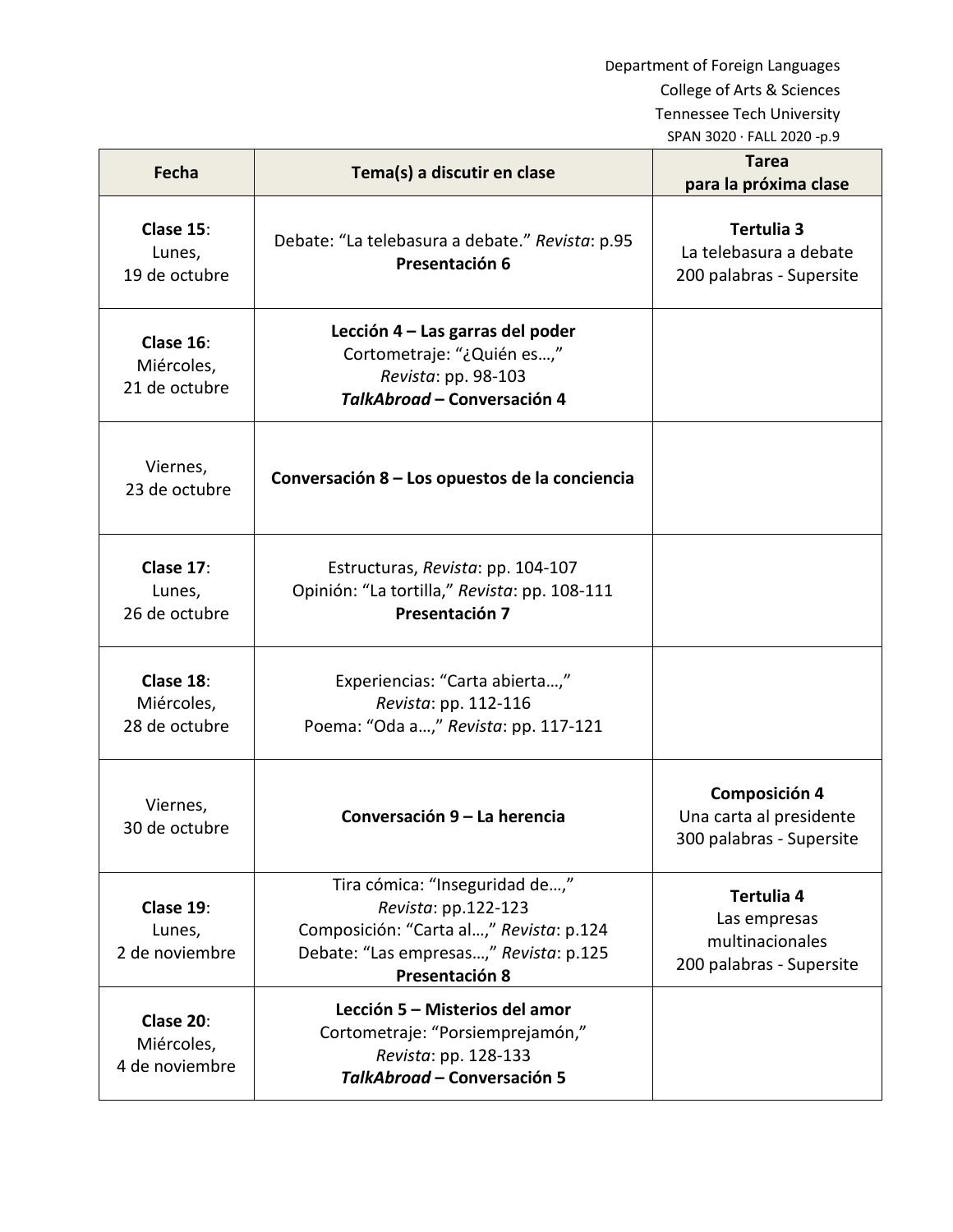| Fecha                                      | Tema(s) a discutir en clase                                                                                                                                                     | <b>Tarea</b><br>para la próxima clase                                   |
|--------------------------------------------|---------------------------------------------------------------------------------------------------------------------------------------------------------------------------------|-------------------------------------------------------------------------|
| Viernes,<br>6 de noviembre                 | Conversación 10 - Amor a primera vista                                                                                                                                          |                                                                         |
| Clase 21:<br>Lunes,<br>9 de noviembre      | Estructuras, Revista: pp. 134-137<br>Artículo: "Cuál es el," Revista: pp. 138-141<br>Presentación 9                                                                             |                                                                         |
| Clase 22:<br>Miércoles,<br>11 de noviembre | Opinión: "Lo que dure,"<br>Revista: pp. 142-146<br>Cuento: "Cine y," Revista: pp. 147-151                                                                                       |                                                                         |
| Viernes,<br>13 de noviembre                | Conversación 11 - Los celos                                                                                                                                                     | <b>Composición 5</b><br>Definición de arte<br>300 palabras - Supersite  |
| Clase 23:<br>Lunes,<br>16 de noviembre     | Tira cómica: "El amor es divertido,"<br>Revista: pp. 152-153<br>Composición: "Exprésate," Revista: p.154<br>Debate: "Los misterios del amor," Revista: p.125<br>Presentación 10 | <b>Tertulia 5</b><br>Los misterios del amor<br>200 palabras - Supersite |
| Clase 24:<br>Miércoles,<br>18 de noviembre | Lección 6 - Modos de vivir<br>Cortometraje: "El sándwich de,"<br>Revista: pp. 158-163<br>TalkAbroad - Conversación 6                                                            |                                                                         |
| Viernes,<br>20 de noviembre                | Conversación 12 - La mascota                                                                                                                                                    |                                                                         |
| Clase 25:<br>Lunes,<br>23 de noviembre     | Estructuras, Revista: pp. 164-167<br>Experiencias: "Ni coja, ni," Revista: pp. 168-172                                                                                          |                                                                         |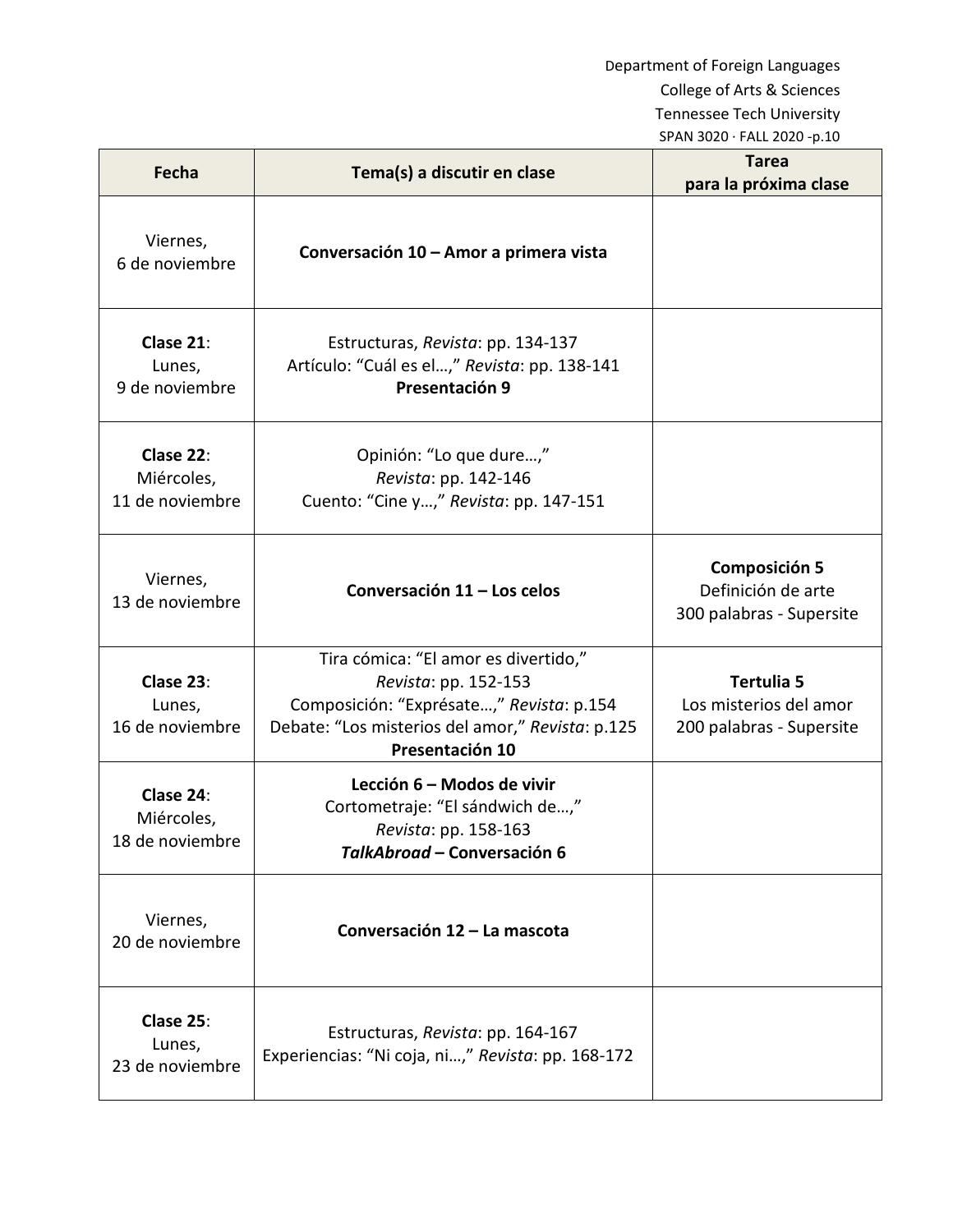| Fecha                                     | Tema(s) a discutir en clase                                                                                                            | Tarea<br>para la próxima clase                                             |
|-------------------------------------------|----------------------------------------------------------------------------------------------------------------------------------------|----------------------------------------------------------------------------|
| Miércoles,<br>25 de noviembre             | <b>Thanksgiving Holiday</b>                                                                                                            |                                                                            |
| Viernes,<br>27 de noviembre               | <b>Thanksgiving Holiday</b>                                                                                                            |                                                                            |
| Clase 26:<br>Lunes,<br>30 de noviembre    | Artículo: "Padre,," Revista: pp. 173-177<br>Cuento: "Los merengues," Revista: pp. 178-182                                              | Composición 6<br>La receta de la felicidad<br>300 palabras - Supersite     |
| Clase 27:<br>Miércoles,<br>2 de diciembre | Tira cómica: "Teléfono," Revista: pp.183-184<br>Composición: "La receta," Revista: p.185<br>Debate: "¿Cuáles son los?," Revista: p.186 | Tertulia 6<br>Los efectos de la<br>inmigración<br>200 palabras - Supersite |
| Viernes,<br>4 de diciembre                | Fecha límite - Proyecto de conversación<br>Práctica para el examen oral<br>Últimas conclusiones del curso                              | Participación 2                                                            |
| Jueves,<br>10 de diciembre                | <b>Examen Oral II</b><br>10:30 AM - 12:30 PM                                                                                           |                                                                            |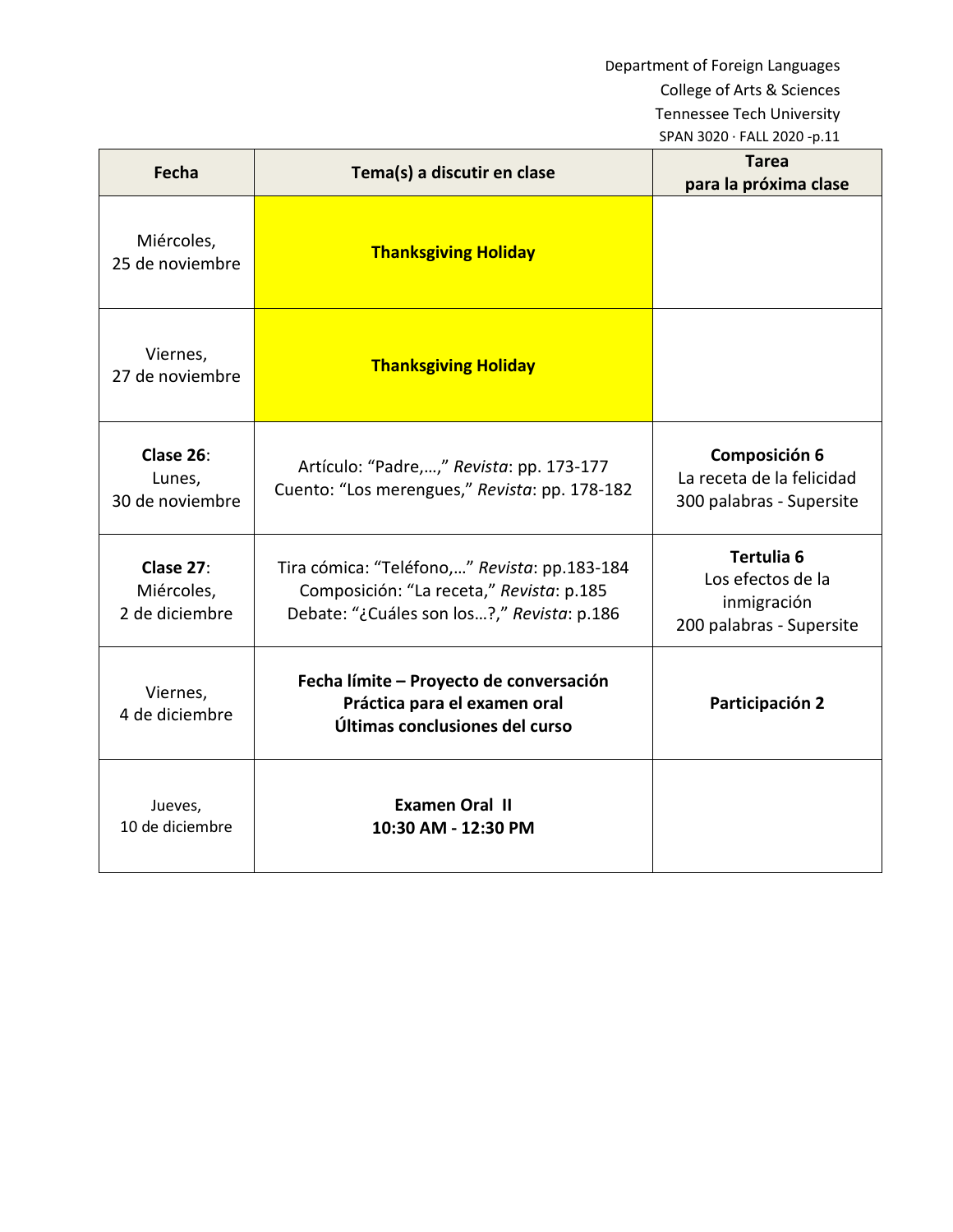### **DIRECTIVES**

Students are responsible for the information in this syllabus throughout the semester. The instructor reserves the right to make changes to the syllabus and class assignments.

### **PREPARING FOR CLASS**

You are expected to have each day studied the assigned grammar before coming to class. Studying and doing the homework before each class will help you contribute to any class activity. You should always take notes as you study. Do not worry if you do not understand everything, and do not be afraid to ask questions. Conversation between the students and the instructor and, more importantly, among students is the essence of this class. Learning within this framework requires much more than mere attendance; it requires that each student actively participate in the class. It is critical to your success in this course that you not only study the materials but that you also actively reflect on them by taking notes, doing additional research, or approaching your classmates with questions outside the class.

#### **CIVILITY**

Cellular phones, headphones, blackberries, laptops and any other such devices are strictly prohibited in this class. Students using electronic devices will be considered absent for the day. Let your instructor know if you are expecting an emergency call. Eating and drinking in this class is discouraged since communication among students is an essential element of the learning experience. All students are expected to pay attention to the instructor and to their classmates at all times and engage in each activity as expected of them. While in class, you will be expected to behave appropriately. Students who engage in inappropriate or disruptive behavior will be dismissed from the class. Inappropriate behavior includes sleeping or blatant lack of attention (gazing out the window, texting, working on assignments for a different class), private or unrelated conversations, disrespectful comments and disregard for directions as provided by the instructor or as expected from a college student. While in class you should pay attention and participate actively in discussion when appropriate.

## **STUDENT ACADEMIC MISCONDUCT POLICY**

Maintaining high standards of academic integrity in every class at Tennessee Tech is critical to the reputation of Tennessee Tech, its students, alumni, and the employers of Tennessee Tech graduates. The Student Academic Misconduct Policy describes the definitions of academic misconduct and policies and procedures for addressing Academic Misconduct at Tennessee Tech. For details, view the Tennessee Tech's Policy 217 – Student Academic Misconduct a[t Policy Central.](https://tntech.policytech.com/dotNet/noAuth/login.aspx?ReturnUrl=%2fDefault.aspx%3fauto%3dfalse&auto=false&public=true)

#### **DISABILITY ACCOMMODATION**

Students with a disability requiring accommodations should contact the Office of Disability Services (ODS). An Accommodation Request (AR) should be completed as soon as possible, preferably by the end of the first week of the course. The ODS is located in the Roaden University Center, Room 112; phone 372-6119. For details, view the Tennessee Tech's Policy 340 – Services for Students with Disabilities a[t Policy Central.](https://tntech.policytech.com/dotNet/noAuth/login.aspx?ReturnUrl=%2fDefault.aspx%3fauto%3dfalse&auto=false&public=true)

#### **COVID – 19**

1. Students must take personal responsibility in following the recommended CDC COVID-19 guidelines. Students are expected follow all COVID-19 directives published by Tennessee Tech including, but not limited to, notices on Tennessee Tech's webpage, building and facilities signage, and similar publications. The university's Return to Campus Student Handbook can be found at [https://www.tntech.edu/return/index.php.](https://www.tntech.edu/return/index.php)